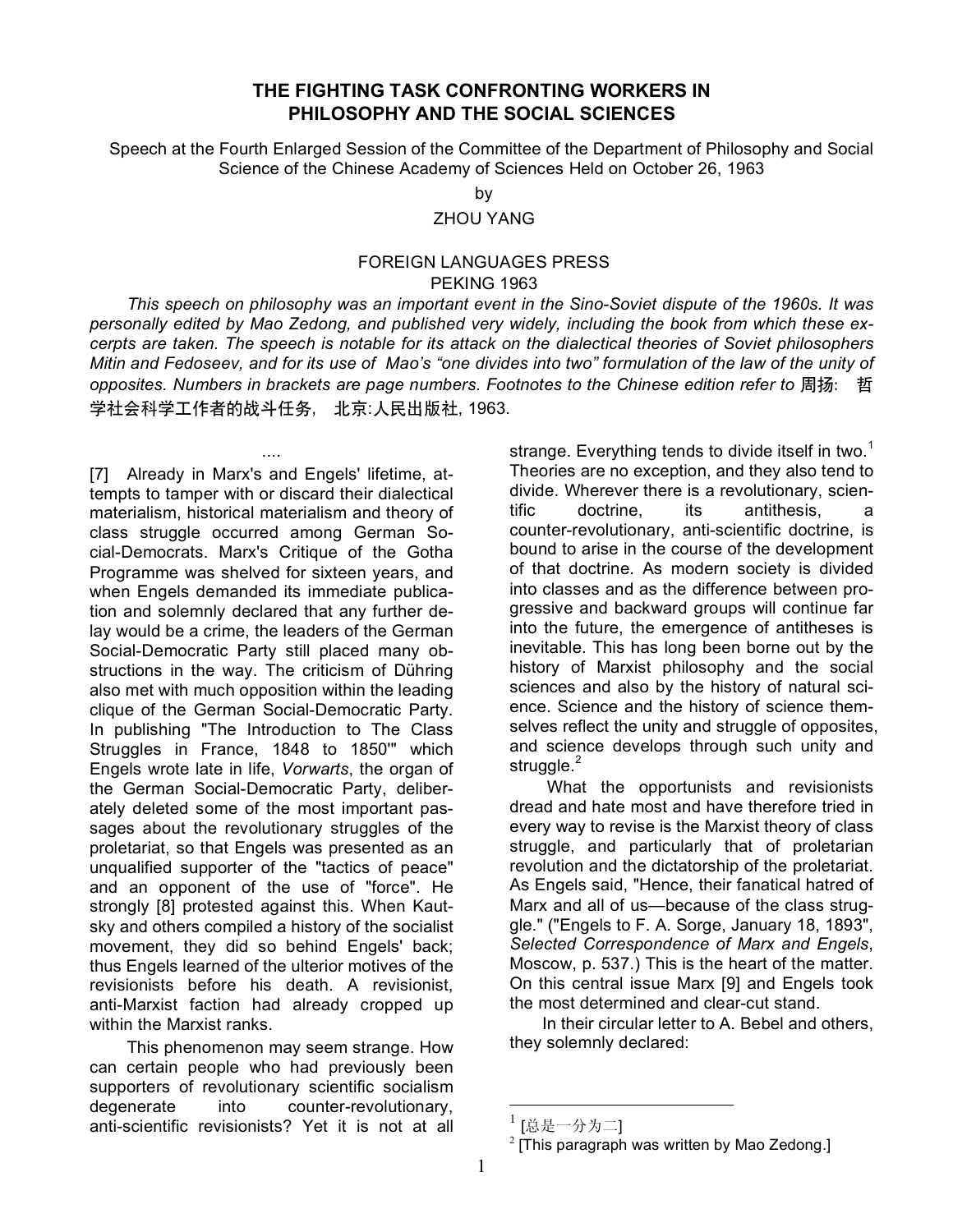For almost forty years we have stressed the class struggle as the immediate driving power of history, and in particular the class struggle between bourgeoisie and proletariat as the great lever of the modem social revolution; it is, therefore, impossible for us to cooperate with people who wish to expunge this class struggle from the movement. ("Marx and Engels, to A. Bebel, W. Liebknecht, W. Bracke and others ('Circular Letter'), September 17-18, 1879", *Selected Correspondence of Marx and Engels*, Moscow, p. 395.)

Later Engels emphatically pointed out:

The development of the proletariat proceeds everywhere amidst internal struggles. . . . Unity is quite a good thing so long as it is possible, but there are things which stand above unity. And when, like Marx and myself, one has fought harder all one's life against self-styled Socialists than against anyone else (for we regarded the bourgeoisie only as a class and hardly ever involved ourselves in conflicts with individual bourgeois), one cannot be greatly grieved that the inevitable struggle has broken out. ("Engels to A. Bebel, October 28, 1882", *Selected Correspondence of Marx and Engels*, Moscow, p. 427.)

Thus, that which is unified breaks into two — into two conflicting parts. $3$ 

Marxist-Leninist parties always treasure the unity of the ranks of the proletariat, but Marxist-Leninists must never co-operate with those who expunge the class [10] struggle from the movement and must never surrender principle for the sake of unity. This is the most important and most precious behest the founders of Marxism have left us. Any betrayal of this behest is a betrayal of Marxism itself.

To persevere in or to abandon the class struggle of the proletariat, to persevere in or to renounce the dictatorship of the proletariat — here is the fundamental line of demarcation between Marxism and revisionism.

.... [17] Looking back over the history of Marxism-Leninism, we can see that it gained ground and advanced step by step through "one battle after another". For more than a century, neither the enemy's attacks from without nor the enemy's "revisions" from within have been able to defeat it. On the contrary, it is precisely through repeated struggles against external and internal foes of all shades that the forces of Marxism-Leninism have grown strong.

In the beginning, Marxism was but one of many doctrines and schools in the socialist movement and this school consisted only of Marx and Engels. But because it is right and because it truly and scientifically represents the revolutionary proletariat's interests and needs, Marxism has finally vanquished all antagonistic ideological systems in struggle and won the world-wide support of the revolutionary working class and the revolutionary people.

....

[28] The modern revisionists have wantonly distorted and revised the Marxist-Leninist teachings on the laws of contradiction, and spread their views about the merging and reconciliation of contradictions. On the pretext of what they call the characteristics of the transition from socialism to communism, they preach a "new way of putting the question", namely, "the overcoming of opposites through their uniting (merging)," <sup>4</sup> claiming that under socialist conditions "new phenomena" or "new processes" emerge in which "dialectical opposites, contradictions, turn into differences and differences merge into unity."<sup>5</sup> Some of their philosophers even claim that the law of the unity and struggle of opposites is outmoded under socialist conditions.

[29] This theory of the merging or reconciliation of contradictions and the theory that the laws of contradiction are outmoded constitute a radical revision of materialist dialectics.

 $\overline{a}$ 

 $^3$  [你们看,统一的事物,一分为二,变为相互斗争的 两部分了。 This sentence was written by Mao Zedong.]

 $4$  P. N. Fedoseev, "The 22nd Congress of the CPSU and the Tasks of Scientific Research Work in the Field of Philosophy" in the magazine *Voprosy Filosofii* (Problems of Philosophy) , 1962, No. 3.

M. B. Mitin, "The 22nd Congress of the CPSU and the Tasks of Scientific Work in the Field of Marxist-Leninist Philosophy", in the magazine *Voprosy Filosofii*, 1962, No. 4.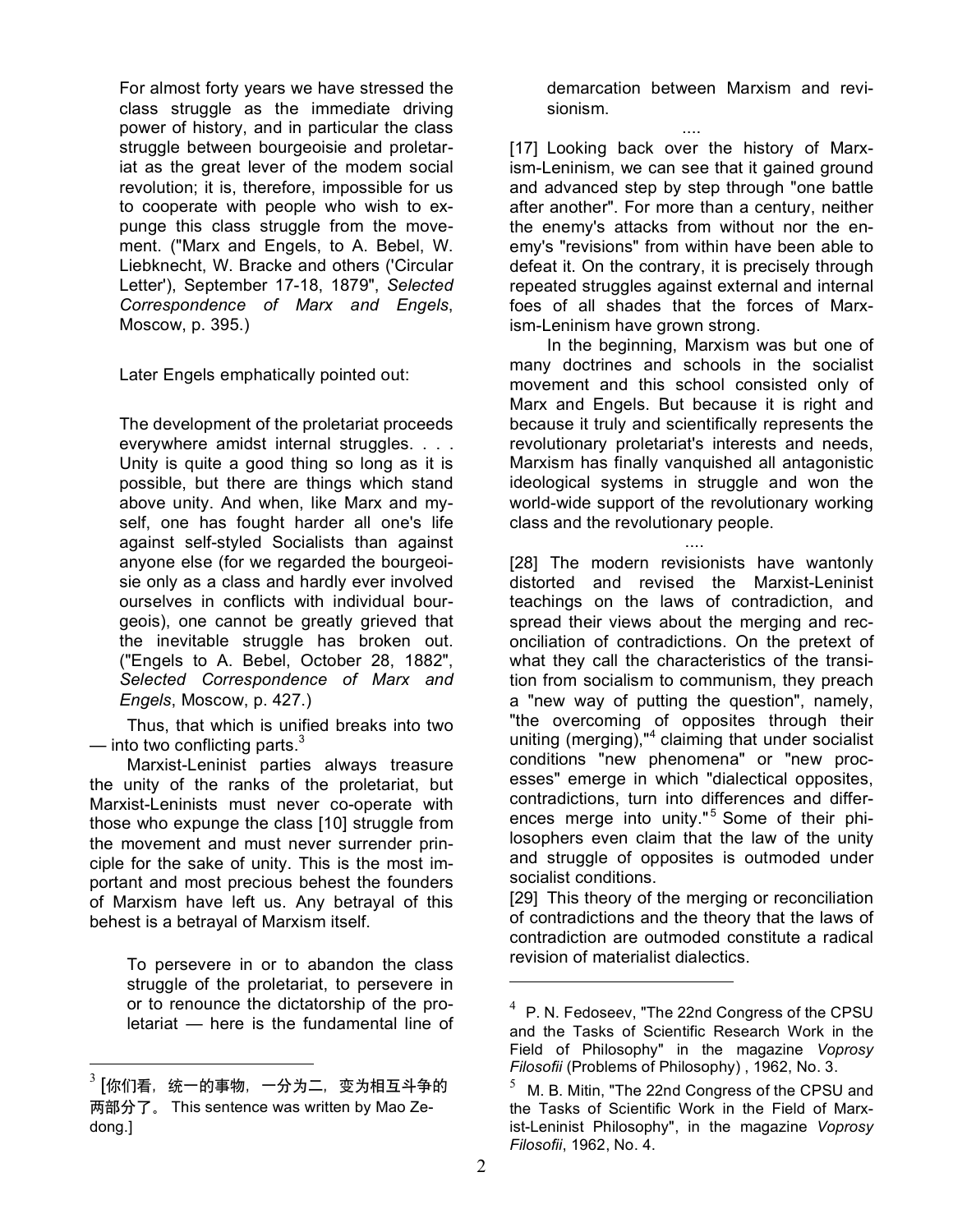The Marxist-Leninist view is that the law of materialist dialectics, the law of the unity of opposites, is a universal law which governs nature, society and the development of thought, and which is applicable to the past, the present and the future. In other words, it is applicable to class society, to socialist society which is transitional between class and classless society, and also to the classless communist society of the future. Contradictions exist everywhere and at all times. They are differentiated into antagonistic and non-antagonistic contradictions, but not into reconcilable and irreconcilable contradictions. Contradictions are all irreconcilable and have to be resolved through struggle. Contradictions and the struggles to resolve them are always the motive force that- pushes human society forward.

Whether or not a person persists in Marxist-Leninist revolutionary dialectics is shown by whether or not he dares to face and acknowledge the contradiction between the imperialists headed by the United States and the people of the world, whether or not he dares to face and acknowledge the fact that class contradictions and class struggles exist in all countries, and whether or not he dares to face and acknowledge the two types of contradictions (antagonistic and non-antagonistic) within socialist society. All conservatives and opportunists, all those who do not desire but fear revolution, dread change and evade or deny contradictions. On the contrary, all revolutionaries who take upon themselves the transformation of the world desire change, courageously face [30] contradictions and resolve them by revolutionary means.

As old contradictions are resolved, new ones arise and must be resolved by new methods. History thus advances with the endless resolution and emergence of contradictions. Only thoroughgoing revolutionaries can be thoroughgoing revolutionary dialecticians. Comrade Mao Zedong has shown outstanding theoretical courage and genius in developing dialectics. For the first time in the history of Marxism-Leninism he penetratingly and systematically revealed the contradictions within socialist society in his work, "On the Correct Handling of Contradictions Among the People", and set forth the necessity for differentiating the two types of contradictions and for using different methods in handling them. This is a great contribution of Comrade Mao Zedong's to the development of Marxist-Leninist theory.

On the basis of the laws of materialist dialectics, he is guiding the socialist revolution and socialist construction of our country from one victory to another. He is teaching us correctly to understand and handle the contradictions confronting us, to remain sober and alert in the face of the continued existence of classes and class struggle in socialist society and of the danger of a restoration of capitalism, and to take the correct and necessary measures to avert this danger. All this immensely fortifies the Chinese people's immunity to revisionism.

In the past, some comrades one-sidedly emphasized the "moral and political unity'' of socialist society and failed to see that contradictions, classes and class struggle continue to exist in it, and that the struggle against bourgeois ideology within socialist society remains a main task of the dictatorship of the proletariat for a long period after the seizure of power. They only recognized solidarity [31] and unity and denied the existence of internal contradictions in socialist society and the fact that contradictions are the motive force of social progress. The thus denied the universality of contradiction and did away with dialectics, and as a result the "theory of the absence of conflict" spread far and wide.

The mistakes in their understanding of contradictions in socialist society paved the way for the modern revisionists of today. The modern revisionists have formulated a theory about the merging or reconciliation of contradictions, in order to provide a philosophical basis for their fallacies concerning "a state of the whole people" and "a party of the entire people." Moreover, they have extended this theory of the merging or reconciliation of contradictions to the sphere of international struggle, so as to present a philosophical justification for their line of "peaceful coexistence," "peaceful competition," and "peaceful transition."

.... [64] While engaged in the practice of class struggle and production, the masses of workers, peasants and cadres raise all kinds of theoretical questions for solution, and they advance many original views. But they lack the requisite book knowledge and theoretical equipment while many of the professional workers in philosophy and social science lack the steeling and experience acquired in practical struggles. In 1942 in his speech "Rectify the Party's Style of Work", Comrade Mao Zedong asked the people with book-learning to combine with those expe